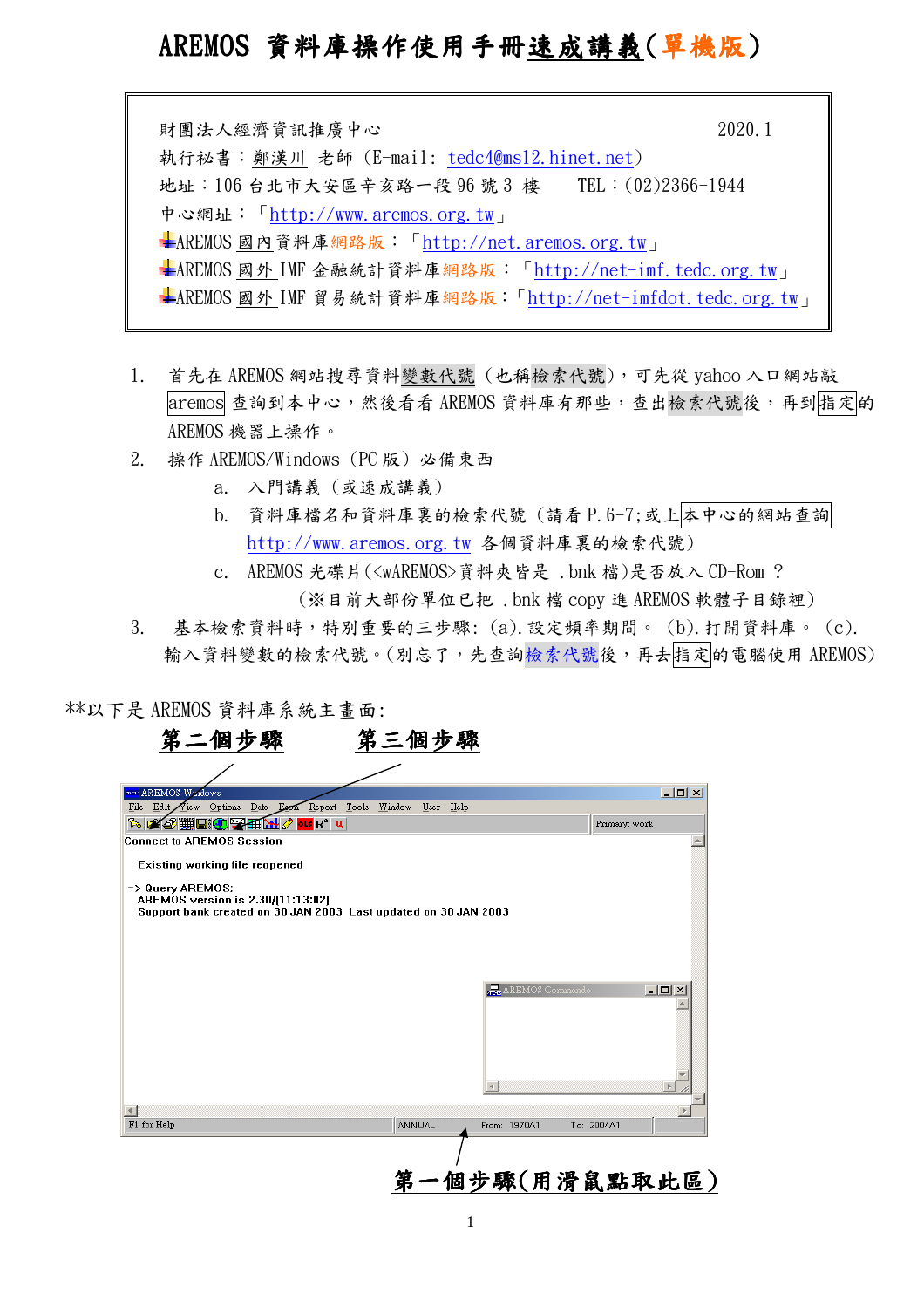# 第一個步驟

3. (a). Set 頻率, 期間

| Set Frequency & Period |                        |             |  |
|------------------------|------------------------|-------------|--|
| Frequency:             | Monthly <b>Monthly</b> |             |  |
| 1992M1<br>Erom:        |                        | Lo: 1999M12 |  |
|                        | OΚ                     | Cancel      |  |
|                        |                        |             |  |

# 第二個步驟

| 瀏覽找尋(資料夾或光碟)資料庫檔名<br>3.<br>$(b)$ .<br>open 資料庫<br><b>Open Banks</b><br>Options<br>Bank-<br>Ⅳ Auto Search Bank<br>Open Bank:<br>DAWAREM32\TRADE.bnk<br>Open As Primary<br>Files<br>Open Protected<br>Multiple Access<br>With Label:<br>Saye Command Options<br>Search Path:<br>As Name:<br>General | 然後,打開資料庫<br>Open<br>Cancel |
|---------------------------------------------------------------------------------------------------------------------------------------------------------------------------------------------------------------------------------------------------------------------------------------------------|----------------------------|
| Open Banks:                                                                                                                                                                                                                                                                                       | Close                      |
| C:\WAREM32\WORK.BNK (primary auto-search)                                                                                                                                                                                                                                                         | List>>                     |

※ 別忘了放光碟片進 CD-Rom (所有資料庫 .bnk 檔,皆放在光碟片裏的 wAREMOS 子目錄); 但目前大部份單位已把所有 .bnk 檔 copy 進 C:\WAREM32> (AREMOS 軟體子目錄),所以也就不用放光碟片進 CD-Rom。

# + Open 資料庫後,要記得 × 跳出此視窗回到 AREMOS 主畫面,然後進入 第三個步驟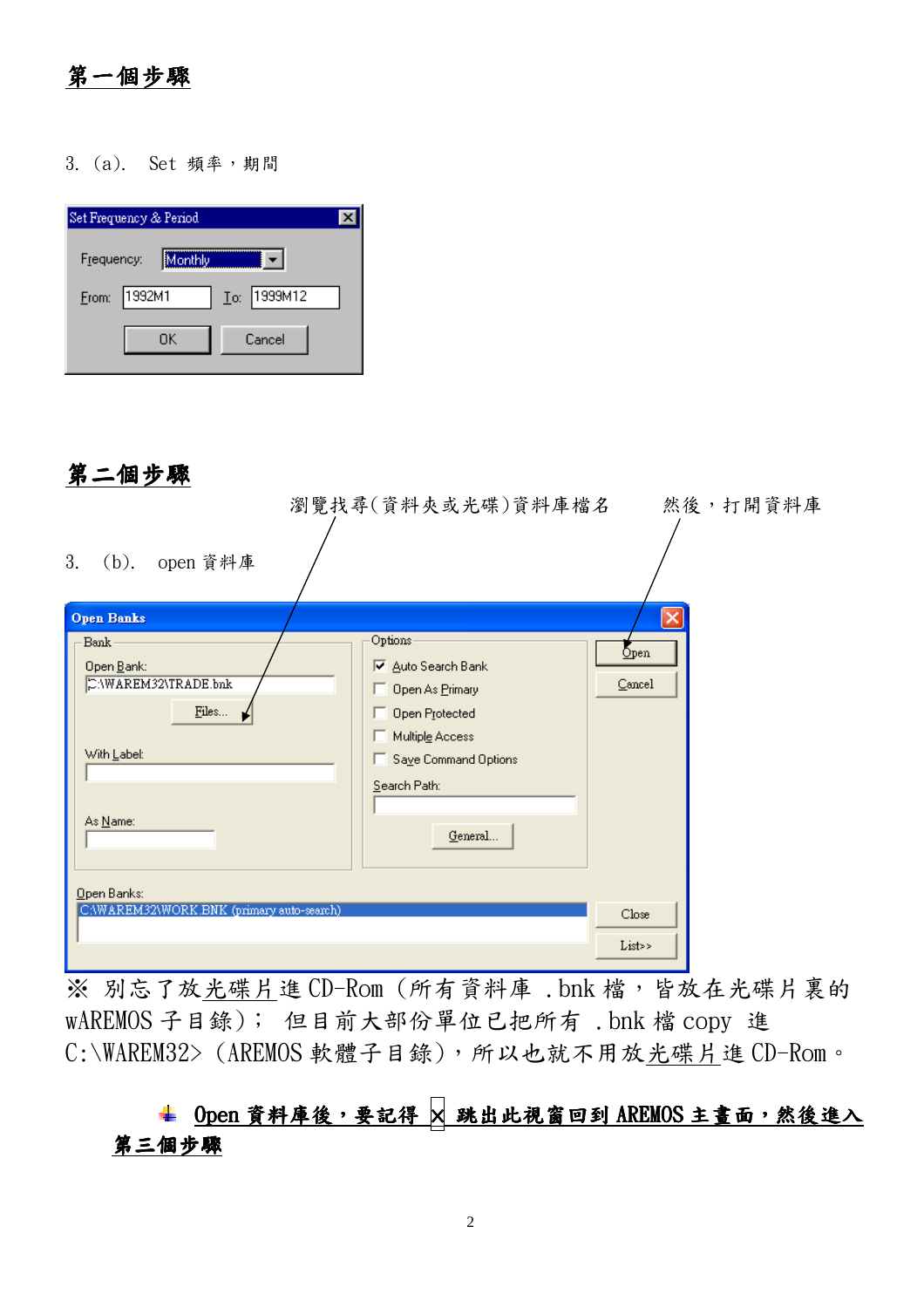第三個步驟

3. (c ) Send Series Data (或是)進去裏面線上查詢, 按 find,自動點取檢索代號

自己輸入檢索代號(請查詢您要的資料庫檢索手冊)

| Series Data To Send:                     |                       |          |         |                  | Options                                      |
|------------------------------------------|-----------------------|----------|---------|------------------|----------------------------------------------|
| $Name(s)$ :<br>ex@158,m@158,ex@542,m@542 |                       |          | Index.  | Data Orientation |                                              |
|                                          |                       |          |         | C Dates Across   |                                              |
|                                          |                       |          |         | Retrieve         | œ<br>Names Across                            |
|                                          | Select Range To Send: |          |         |                  |                                              |
| DATE                                     | EX@158                | M@158    | EX@542  | M@542            | Include Names<br>⊽                           |
| 199201                                   | 20579.00              | 44279.00 | 2356.00 | 5296.00          | Include Quotes                               |
| 199202                                   | 15932.00              | 34258.00 | 2089.00 | 3193.00          | Include Dates<br>M                           |
| 199203                                   | 20822.00              | 43049.00 | 2607.00 | 4993.00          | Format Dates                                 |
| 199204                                   | 20563.00              | 45811.00 | 2790.00 | 5065.00          |                                              |
| 199205                                   | 20126.00              | 43786.00 | 2594.00 | 5590.00          | General                                      |
| 199206                                   | 18754.00              | 49817.00 | 2399.00 | 4494.00          |                                              |
| 199207                                   | 18167.00              | 51812.00 | 2351.00 | 6051.00          | Send To:                                     |
| 199208                                   | 17458.00              | 48055.00 | 2321.00 | 4855 DR          | <b>Clipboard</b><br>Panel<br>File            |
| 199209                                   | 17237.00              | 45220.00 | 2001.00 | 4582.00          | Excel                                        |
| 199210                                   | 18669.00              | 49796.00 | 2453.00 | 4781.00          | Send<br>Win Word<br>$\overline{\phantom{a}}$ |
| $\epsilon$                               |                       |          |         |                  | Other DDE<br>MS-Mail<br>Close                |
|                                          |                       |          |         |                  |                                              |
|                                          |                       |          |         |                  |                                              |

送出資料



這段英文的解釋是「已複製」的意思,也就您已經將資料複製到剪貼簿的暫存區(Clipboard)的意 思。然後您只要隨便開一個空白的 Excel,隨便選個儲存格,按右鍵「貼上」(Paste),資料即呈現。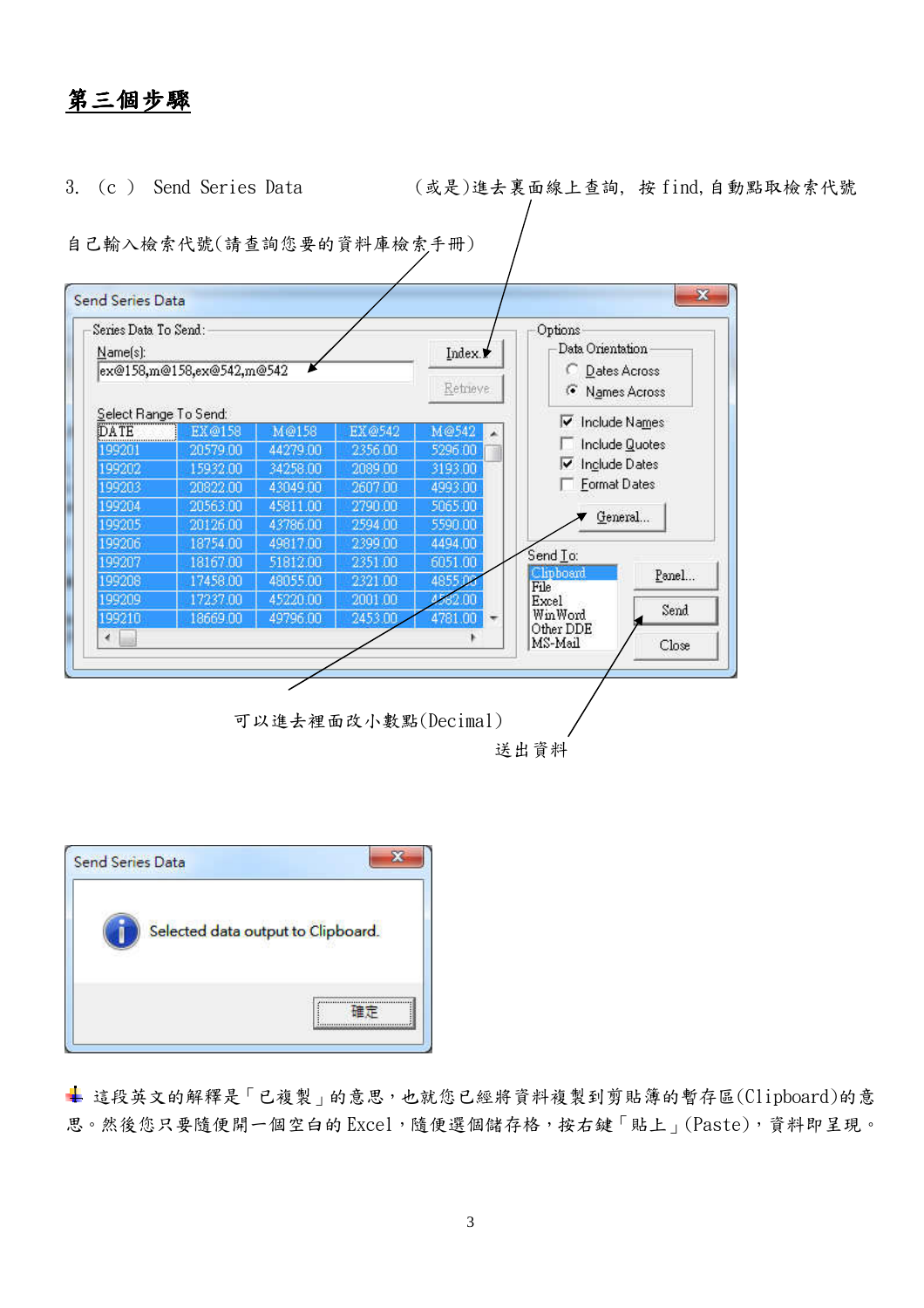# (延續上一頁) 進入 Index… 後



## ※ Homework: (請用附件 Excel 格式 E-mail to: tedc4@ms12.hinet.net)

Ex1. 請收集:從 1996 年 1 月至 2019 年 2 月 , (a)匯率(台幣兌美元); (b)失業率;(c)台灣對日本的出口值(以美元為單位);(d)工業生產指數。 (Hint: FSM. bnk→rx\$, MAN. bnk→ru, TRADE. bnk→ex@158\$, IND. bnk→ $\overline{\text{iqind}}$ )

Ex2. 請收集:從 2000 年至 2018 年金磚五國(中國 924,巴西 223,俄羅斯 922,印度 534,南非 199), (e) 經濟成長率; (f) 利率水準(貼現率); (g)匯率(period average); (h)消費者物價指數年增率(cpi%)。  $(Hint : IMF. bnk \rightarrow A924L99bpx, A924L60, A924Lrf (or A924L00rf), A924L64 x)$ 

# ※ 補充 A:資料轉換(在 AREMOS 主畫面操作)

1. 高頻率轉成低頻率(如月資料轉成季資料),點取 Data→Series→Collapse

2. 低頻率轉成高頻率(如季資料轉成月資料),點取 Data→Series→Interpolate

#### ※補充 B:寫程式專用的 obey 檔設計及使用(在 AREMOS 主畫面操作)

1. 使用 AREMOS 編輯軟體(點取 Tools → AREMOS Edit…,存成「.cmd」檔)

2. 執行 Obey 「.cmd」檔(點取 Tools  $\rightarrow$  Obey…)

以下是簡單計量模型 model 的 batch 檔建立(利用 AREMOS Edit…來編輯並存成 k1.cmd, 然後點取 Tools → Obey…去執行 k1. cmd 檔)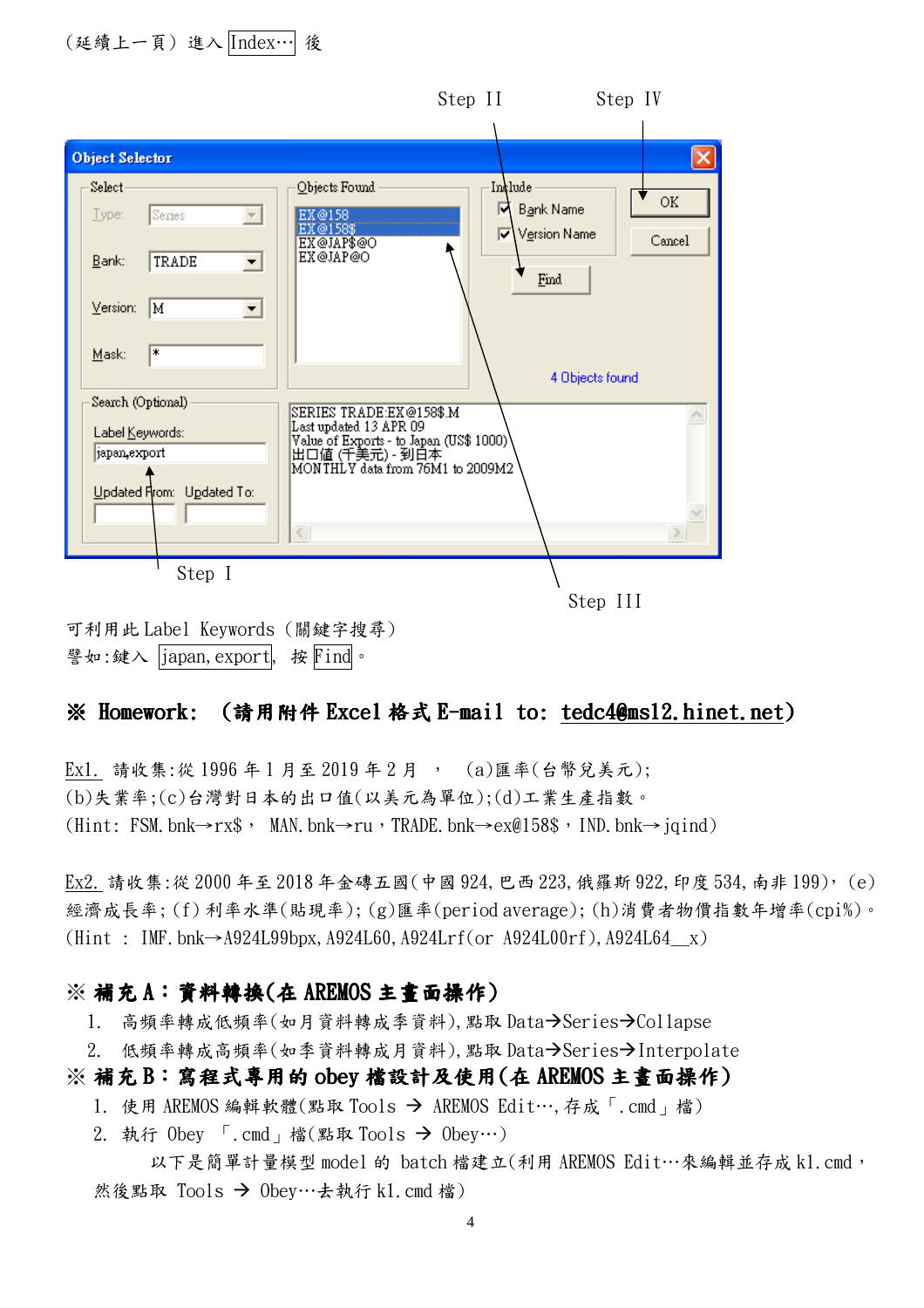```
!定義式 cp16 = f(gdp16, cp16[-1])!定義式 ifix16 = f((cp16+cg16+ifix16+invch16), ex16) 
!定義式 m16 = f(gdp16, m16[-1]) 
!恆等式 gdp16 = cp16 + cg16 + ifix16 + invch16 + ex16 - m16
open<pri>rocmd; 
clear rocmd; 
set freq a; 
set per 1970 2018; 
!留意資料庫放在那一槽 
open e:\wAREMOS\NA.bnk; 
equ<autofit no>cp16 log(cp16)=log(gdp16),log(cp16.1); 
normalize cp16=exp(??); 
fit:
equ<autofit no>ifix16 log(ifix16)=log(cp16+cg16+ifix16+invch16),log(ex16); 
normalize ifix16=exp(??); 
fit:
equ<autofit no>min log(m16)=log(gdp16),log(m16.1);
normalize m16=exp(??); 
fit; 
equ<autofit no constant no>gdp16=cp16+cg16+ifix16+invch16+ex16-m16; 
fit;
!編譯及求解------------------------------------------------------------------ 
set compile order yes; 
model rocml=cp16,ifix16,m16,gdp16; 
set solve solution sol1; 
set per 1970 2018; 
solve; 
print<2009 2018>gdp16,gdp16.sol1,(gdp16.sol1-gdp16)/gdp16*100; 
print<2009 2018>cp16,cp16.sol1,(cp16.sol1-cp16)/cp16*100; 
!樣本外預測------------------------------------------------------------------ 
set per 2019 2021; 
series<2019 2021>cg16=2145000,2165000,2185000; 
series<2019 2021>ex16=19000000,19500000,20000000;
series<2019 2021>invch16=57020,62734,67882; 
set solve solution sol2;
solve<2019 2021>; 
print<2017 2021>gdp16,gdp16.sol1,gdp16.sol2; 
print<2017 2021>cp16,cp16.sol1,cp16.sol2;
```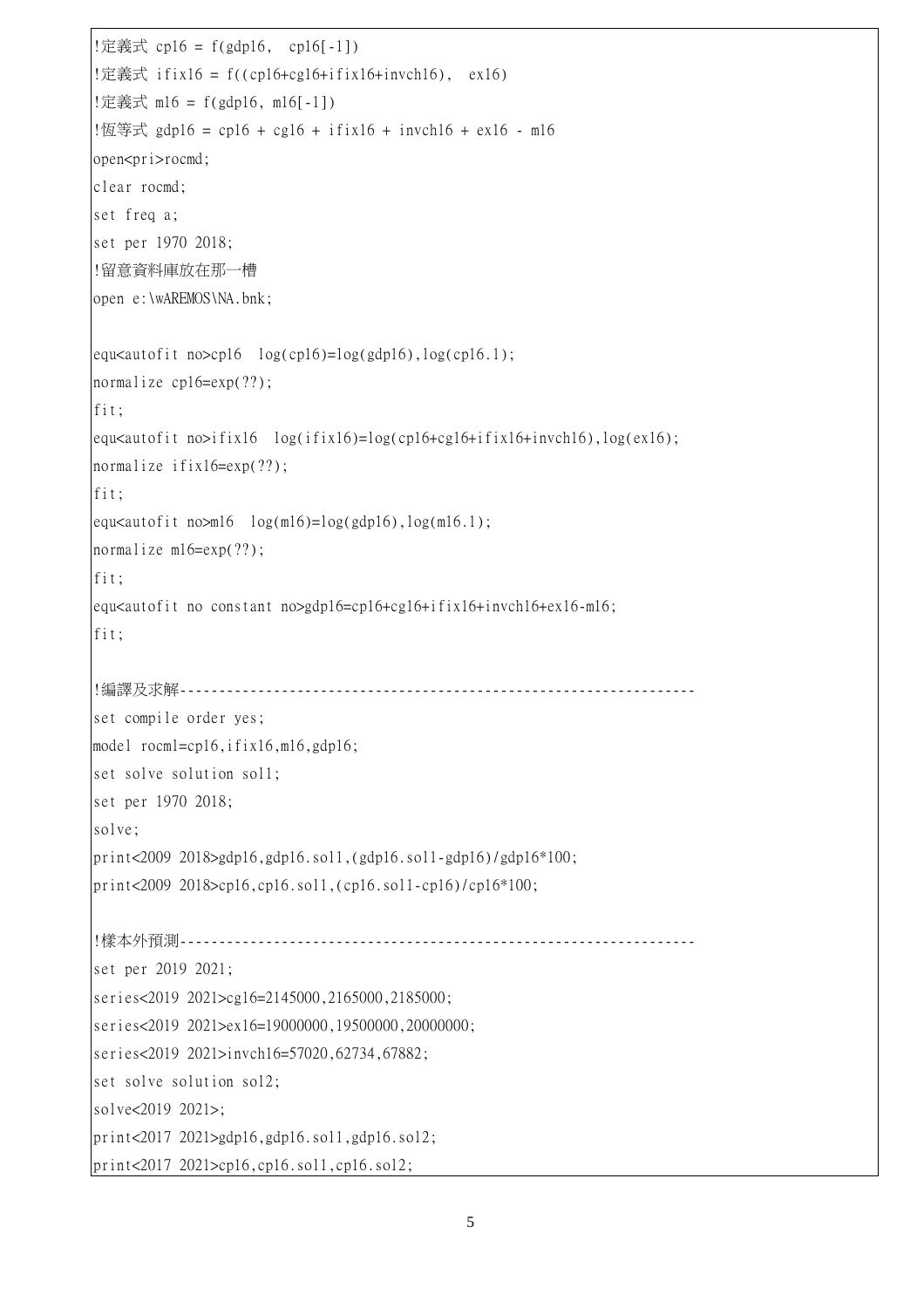附錄:AREMOS 國內及內政、商業、景氣與全民健保及原物料商品及中國統計資料 庫及國際資料庫共 63 個資料庫如下:網址:http://www.aremos.org.tw

# ↓ 國內一般性與金融性統計資料庫 (共 26 個)

- (1)「台灣地區國民經濟動向統計季報資料庫」(QNET.bnk)
- (2)「台灣地區國民所得統計資料庫」(NA.bnk)
- (3)「台灣地區工業生產統計資料庫」(IND.bnk)
- (4)「台灣地區進出口貿易統計資料庫」(TRADE.bnk)
- (5)「台灣地區人力資源統計資料庫」(MAN.bnk)
- (6)「台灣地區能源統計資料庫」(OECDR.bnk, OECDC.bnk, OECDO.bnk, ENG.bnk)
- (7)「中華民國教育統計資料庫」(EDU.bnk)
- (8)「台灣地區薪資與生產力統計資料庫」(WAGE.bnk)
- (9)「中華民國財稅統計資料庫」(GOVT.bnk, TAX.bnk, MFIN.bnk)
- (10)「台灣地區物價統計資料庫」(PRICE.bnk)
- (11)「中華民國交通統計資料庫」(TRANS.bnk)
- (12)「台灣地區農業統計資料庫」(AGR.bnk)
- (13)「台灣總體經濟預測資料庫」(DGBAS.bnk, CEPD.bnk, IEAS.bnk, CIER.bnk, TIER.bnk)
- (14)「台灣地區多因素生產力統計資料庫」(MFP.bnk)
- (15)「台灣地區金融統計資料庫」(FSM.bnk)
- (16)「台灣地區資金流量統計資料庫」(FOF.bnk, AAL.bnk)
- (17)「台灣地區國際收支平衡表統計資料庫」(BOP.bnk)
- (18)「台灣地區 IMF IFS 格式金融統計資料庫」(IFS.bnk)
- (19)「台灣股票市場統計資料庫」(STOCK10.bnk, STOCK00.bnk, STOCK90.bnk, STOCK80.bnk, STOCK70.bnk, TSE.bnk, TSE90D.bnk, TSE80D.bnk)
- (20)「台灣上市公司股票報酬率統計資料庫」 (STOCKRR.bnk, STOCKRR9.bnk, STOCKRR8.bnk, STOCKRR7.bnk)
- (21)「台灣股票上市公司財務報表資料庫」(COMP.bnk, COMPO.bnk, COMPH.bnk, COMPB.BNK, COMPT.BNK, COMPS.bnk)
- (22)「台灣櫃檯買賣統計資料庫」(OTC10.bnk, OTC00.bnk)
- (23)「台灣上櫃公司股票報酬率統計資料庫」(OTCRR.bnk)
- (24)「台灣股票上櫃公司財務報表資料庫」
	- (OTCCOMP.bnk, OTCCOMPO.bnk, OTCCOMPH.bnk, OTCCOMPB.BNK, OTCCOMPS.bnk)
- (25)「台灣地區保險統計資料庫」(INS.bnk)
- (26)「台灣地區期貨市場統計資料庫」(FEX.bnk, FEX00D.bnk)

## ↓ 内政、商業、景氣與全民健保資料庫 (共 4 個)

- (27)「中華民國內政統計資料庫」(INT.bnk)
- (28)「台灣地區商業營業額統計資料庫檢索手冊」(COMM.bnk)
- (29)「台灣地區景氣指標統計資料庫」(BCI.bnk)